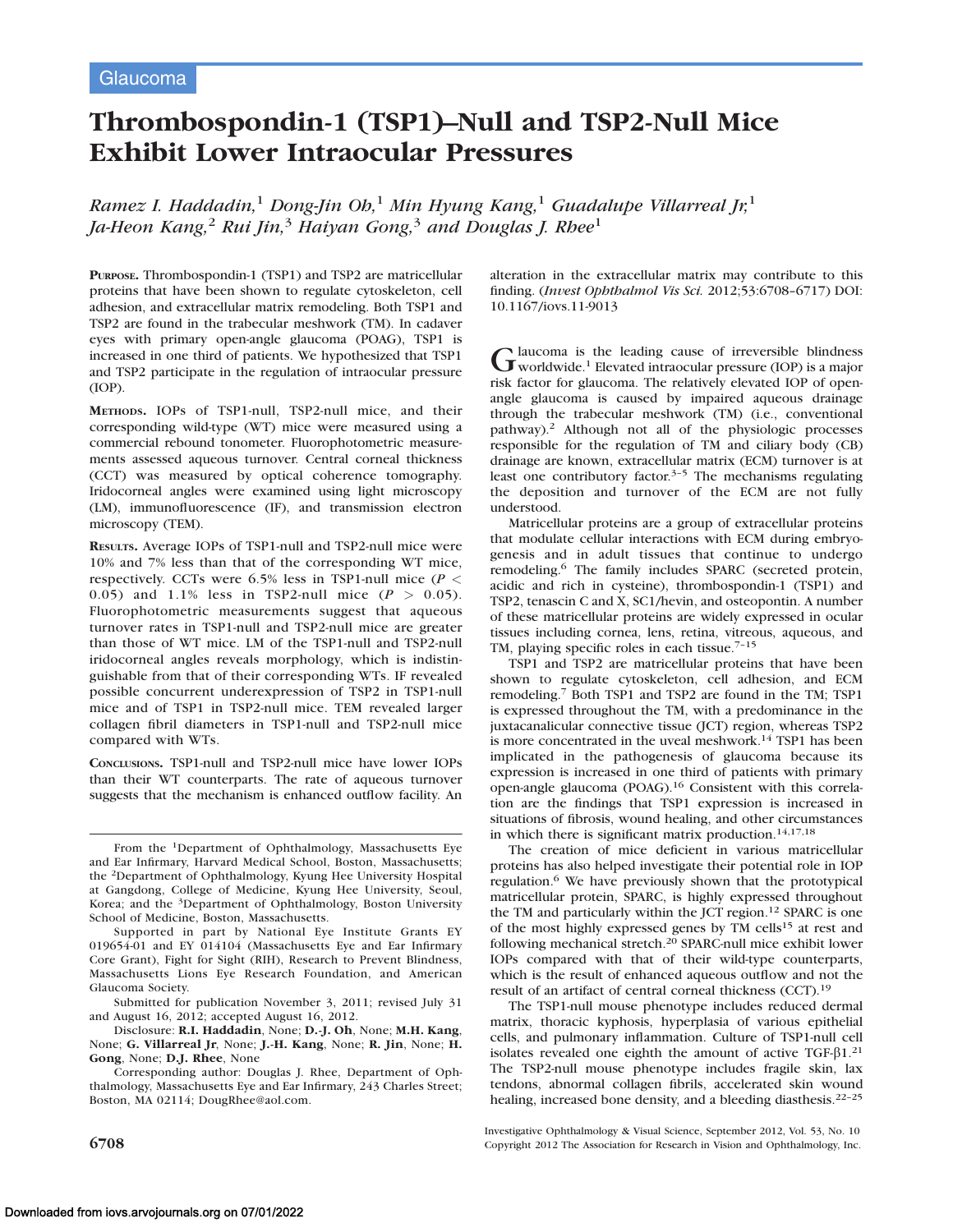Many of these findings, however, are limited to specific tissues, and the effects of TSP1 and TSP2 in the TM have yet to be determined. Given our findings in SPARC-null mice, we hypothesized that TSP1 and TSP2 participate in the regulation of IOP. We tested our hypothesis by comparing the IOP, CCT, and aqueous fluorescein dye clearance of TSP1-null, TSP2-null, and their corresponding wild-type (WT) mice. We subsequently investigated any differences evident by light microscopy (LM), immunofluorescence (IF), and transmission electron microscopy (TEM).

# MATERIALS AND METHODS

#### Animal Husbandry

All experiments were performed in compliance with the ARVO Statement for the Use of Animals in Ophthalmic and Vision Research. TSP1-null and TSP2-null mice were previously generated,25,26 and each strain was compared with its own background strain. TSP1-null mice were backcrossed onto a C57BL/6 background for at least eight generations; and the WT strain used was C57BL/6. TSP2-null mice were created from a C57BL/6  $\times$  129/SvJ background, which was the WT strain used. All four strains were obtained from The Jackson Laboratory (Bar Harbor, ME). Each strain of mice was bred independently and genotyped to confirm homozygosity. Briefly, DNA was isolated using a commercial kit including proteinase, and DNA purification reagents (Qiagen, Germantown, MD). PCR was performed with 40 cycles at the following temperatures: denaturation at  $95^{\circ}$ C for  $30$  seconds, annealing at  $60^{\circ}$ C for  $30$  seconds, and polymerization at 72°C for 1 minute, with an additional 5-minute extension for polymerization at the end of the last cycle. The amplified DNA products were analyzed on 1.5% of agarose gel. The primer sequences used for genotyping of TSP1-null and TSP2-null mice were obtained online from The Jackson Laboratory (www.jax.org). Electron microscopy and immunofluorescence were performed at a later date using different mice. TSP1-null mice were obtained from Sharmila Masli (Schepens Eye Research Institute, Boston, MA) and C57BL/6 wild-type mice were obtained from Charles River Laboratories International (Wilmington, MA). TSP2-null mice were obtained from Jack Lawler (Beth Israel Deaconess Medical Center, Boston, MA) with the corresponding wild-type strain, FVB/N.

All animals used in this experiment were born in the Massachusetts Eye and Ear Infirmary animal facility, fed without restriction, and housed in clear plastic rodent cages under 12/12-hour light–dark cycles (on  $7:00$  AM, off  $7:00$  PM) at  $21^{\circ}$ C. Animal ages at the time of experimentation were 7 to 11 weeks with temporal and age-matching between WTs and TSP-null mice to within 1 week.

## Measurement of IOP

Our IOP measurements were performed as previously described.<sup>19</sup> Briefly, the mice were anesthetized by intraperitoneal (IP) injection of a ketamine/xylazine mixture (100 mg/kg and 9 mg/kg, respectively; Phoenix Pharmaceutica, St. Joseph, MO). A previously validated commercial rebound tonometer (TonoLab; Colonial Medical Supply, Franconia, NH) was used to take three sets of six measurements of IOP in each eye.27,28 Right and left eye measurement sets were alternated with the initial eye selected randomly. All measurements were taken between 4 and 7 minutes after IP injection, because prior studies have shown this to be a period with stable IOP.29,30 The rebound tonometer (TonoLab) was fixed horizontally for all measurements, and the tip of the probe was 2 to 3 mm from the eye. To reduce variability in measurements, the tonometer was modified to include a pedal that activated the probe without handling of the device. The probe contacted the eye perpendicularly over the central cornea. A set of measurements was accepted only if the device indicated that there was ''no significant variability'' (per instruction manual; Colonial

Medical Supply). IOP measurements were taken between 11:00 AM and 3:00 PM.

# Measurement of Central Corneal Thickness

In humans, Goldmann applanation tonometry may be affected by central corneal thickness (CCT). To assess whether this confounder is contributing to any observed IOP difference, CCTs of WT and TSP-null mice were measured using optical coherence tomography (OCT). As we have previously reported, mice were imaged with a Stratus OCT (Carl Zeiss Meditec, Inc., Dublin, CA) under anesthesia, and the process of locating the central corneal reflex was repeated three times to produce three different images.<sup>19</sup> CCT was obtained using the internal software (version 4.0.7; Carl Zeiss Meditec, Inc.) by measuring the peak-to-peak amplitude distance.

#### Assessment of Aqueous Humor Turnover

To investigate the mechanism of any IOP difference observed between WT and TSP-null mice, we noninvasively measured aqueous humor turnover using a previously published fluorophotometric technique.19,31 In brief, all measurements were made between 11:00 AM and 3:00 PM to reduce potential variability related to diurnal variation of aqueous inflow or outflow. After anesthetizing each mouse with the same anesthesia mixture used for IOP measurement,  $10 \mu$ L of  $0.02\%$ benzalkonium chloride (BAC) in saline was applied to the right eye to permeabilize the cornea to fluorescein.32 After 5 minutes, the BAC solution was blotted at the lid margin without contacting the corneal epithelium and  $10 \mu$ L of 0.02% fluorescein in saline was applied to the eye for 5 minutes. The eye and lids were then carefully washed with 600 lL of saline. The microscope was focused to a depth intermediate to the iris and cornea, and images were captured in 10-minute intervals thereafter for 1 hour (AxioCam ICC 1 camera and Stemi SV11 microscope, equipped with a GFP filter; Carl Zeiss Meditec, Inc.), using acquisition software (AxioVision, Release 4.6.3; Carl Zeiss Meditec, Inc.). Using ImageJ software (version 1.41; developed by Wayne Rasband, National Institutes of Health [NIH], Bethesda, MD; available at http://rsbweb.nih.gov/ij/download.html), an area with no corneal defects was selected and analyzed for average pixel intensity in the green channel. All averages were normalized to the intensity calculated for the image taken at time zero.

## Light and Transmission Electron Microscopy

WT and TSP-null mice were euthanized with  $CO<sub>2</sub>$ , and the eyes were enucleated for immediate fixation. An incision was made in the central cornea with a surgical blade (No. 11) to facilitate fixation. The globe was placed into fixative consisting of 2.5% gluteraldehyde and 2% formaldehyde in 0.1 M cacodylate buffer with 0.08 M CaCl<sub>2</sub> at  $4^{\circ}$ C for 24 hours, washed in 0.1 M cacodylate buffer, and postfixed for 1.5 hours in 2% aqueous osmium tetroxide. Tissue was dehydrated in graded concentrations of ethanol, transitioned in propylene oxide, infiltrated with propylene oxide and epon mixtures (TAAB 812 resin; Marivac, Quebec, Canada), embedded in epon, and cured for 48 hours at 60°C. Sections (1 µm) were cut (Leica Ultracut UCT; Leica Microsystems GmbH, Wetzlar, Germany) and stained with 1% toluidine blue in 1% borate buffer for light microscopy. Sections containing trabecular meshwork were then prepared for electron microscopy; thin sections (70 nm) were cut, stained with 4% uranyl acetate and lead citrate, and examined using a transmission electron microscope (JEM-

TABLE 1. The Primary Antibodies for Indirect Immunofluorescence

| <b>Primary Antibody</b>   | <b>Dilution</b> | Manufacturer                  |
|---------------------------|-----------------|-------------------------------|
| Mouse anti-mouse TSP1 IgG | 1:100           | NeoMarkers (Fremont, CA)      |
| Mouse anti-mouse TSP2 IgG | 1:100           | BD Biosciences (San Jose, CA) |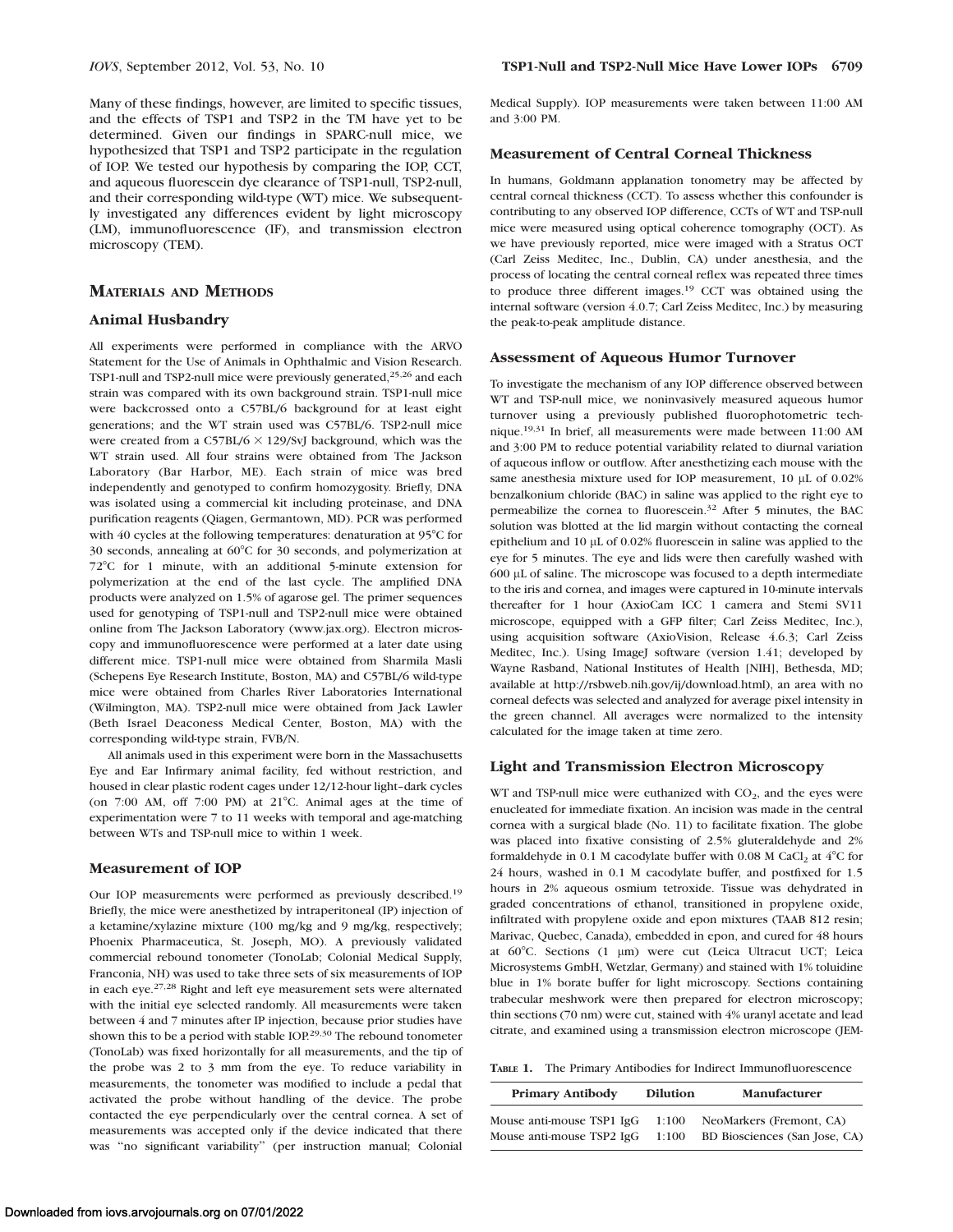|  | TABLE 2. Primer Sequences of Human TSP1, TSP2, and B-Actin Used for SYBR Green qPCR |  |  |  |  |  |  |  |  |
|--|-------------------------------------------------------------------------------------|--|--|--|--|--|--|--|--|
|--|-------------------------------------------------------------------------------------|--|--|--|--|--|--|--|--|

|                                                                      | Forward                                                                                      | Reverse                                                                                      | Intron, Spanned  |  |
|----------------------------------------------------------------------|----------------------------------------------------------------------------------------------|----------------------------------------------------------------------------------------------|------------------|--|
| Thrombospondin-1, human<br>Thrombospondin-2, human<br>β-Actin, human | $5'$ -TTGTCTTTGGAACCACACCA-3'<br>5'-TCGTGCGCTTTGACTACATC-3'<br>$5'$ -GGCATCCTCACCCTGAAGTA-3' | $5'$ -CTGGACAGCTCATCACAGGA-3'<br>$5'$ -GTGCCGTCAATCCAG AGGT-3'<br>5'-GGGGTGTTGAAGGTCTCAAA-3' | 4<br>$3$ and $4$ |  |

1011; JEOL, Tokyo, Japan). Images were taken along Schlemm's canal (SC) at varying magnifications.

## Measurement of Collagen Fibril Diameter

A single author was assigned to measure a total of 200 collagen fibril diameters from six TEM images from different locations of the JCT region for each eye at  $\times 40,000$  using ImageJ software (NIH). This author was masked with regard to the genotype of the eye from which the section was taken.

## Indirect Immunofluorescence

Mouse eyes were enucleated and immediately prepared as above for fixation in 10% formalin for 24 hours. Sections (6 µm thick) from paraffin-embedded tissue were prepared from TSP1-null and their WT mouse eyes as well as TSP2-null and their WT mouse eyes. The sections were washed with xylene, hydrated with EtOH dilution (100%, 95%, and 70%), and rinsed with  $1\times$  PBS. After excess liquid was removed, 10% normal donkey serum in PBS was applied and incubated for 1 hour at room temperature. The tissues were permeabilized with 0.2% Triton  $X-100$  in  $1\times$  PBS for 5 minutes. Primary antibodies were then applied to each section at 4°C overnight. Optimal primary antibody concentrations were empirically determined by serial antibody dilution (1:50 to 1:200). Secondary antibodies (1:200) were applied to detect target protein. Slides were washed three times with PBS/T for 10 minutes. Nuclei were stained in antifade reagent with DAPI (1:1) (SlowFade Gold; Invitrogen, Carlsbad, CA). Labeled tissues were analyzed with a spectral confocal laser scanning microscope (Leica TCS SP5; Leica

Microsystems, Exton, PA). Primary antibodies to TSP1 and TSP2 were used (Table 1).

## Cell Culture and Treatment with TGF-b2

Primary HTM endothelial cells were cultured from cadaveric donor anterior segments aged 42, 44, 45, 47, 62, 65, 70, and 74 years using a previously published protocol.33 The cultures were maintained in Dulbecco's modified Eagle's medium (DMEM; Invitrogen) containing 20% fetal bovine serum, 1% L-glutamine (2 mM), and gentamycin (0.2 mg/mL) at  $37^{\circ}$ C in a 10% CO<sub>2</sub> atmosphere. All of the cell cultures were confluent passage 4 or passage 5 cultures that had been allowed to differentiate for 2 to 3 days.

TGF-b2 (R&D Systems, Minneapolis, MN) was reconstituted in 4 mM HCl solution containing 0.1% human serum albumin and added to HTM endothelial cell cultures at a dose of 2.5 ng/mL in serum-free media for 24 hours at 37°C. Control cells received 4 mM HCl solution containing  $0.1\%$  human serum albumin without TGF- $\beta$ 2 as a control. Total RNA and conditioned media were isolated from TGF-β2-treated HTM endothelial cells and analyzed via quantitative RT-PCR and immunoblot, respectively.

#### RNA Isolation and Quantitative RT-PCR

Total RNA from TM endothelial cells was isolated using a commercial reagent (TRIzol; Invitrogen). Briefly, harvested TM cell lysates were lysed with the commercial buffer (TRIzol), and chloroform was added. After centrifugation, total nucleic acid was isolated from the aqueous layer using ethanol precipitation. After digesting DNA by DNase I, total RNA was isolated and stored at  $-80^{\circ}$ C.



FIGURE 1. Average aqueous fluorescein intensity values are shown for (A) TSP1-null, (B) TSP2-null, and their corresponding WT mice. Least-squares fit for exponential decay yielded [% Intensity] =  $100e^{-k \text{ time}}$ , with k values of 1.8% and 1.4% for TSP1-null and WT, and 1.3% and 1.0% for TSP2-null and WT mice, respectively. The *asterisk* indicates a significant difference in relative intensities ( $P < 0.05$ ).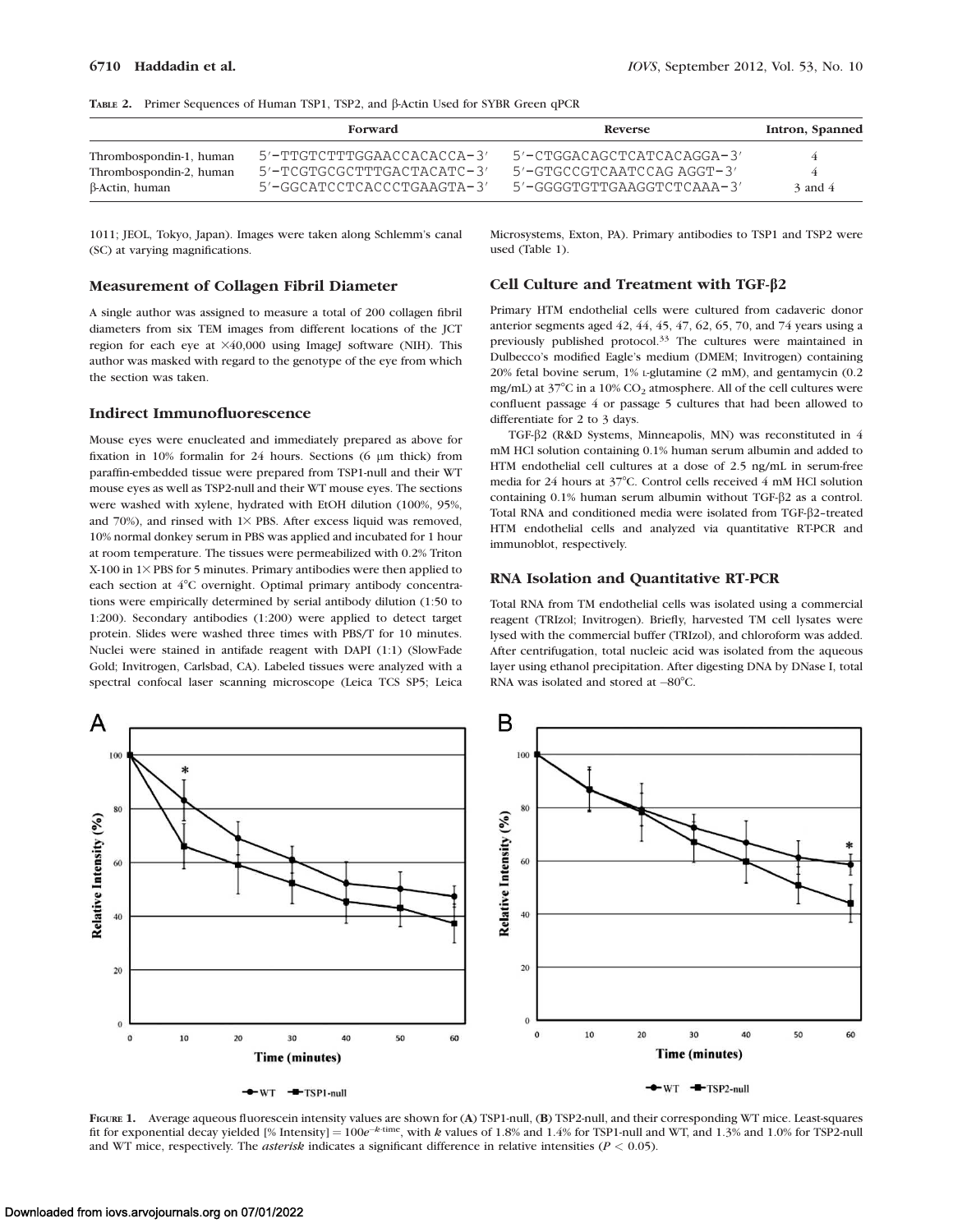TABLE 3. Average TSP1-Null, TSP2-Null, and Their Corresponding WT Mice

|                  | <b>WT</b>           | <b>TSP-Null</b>     | P Value   |  |
|------------------|---------------------|---------------------|-----------|--|
| Genotype         | (n)                 | (n)                 |           |  |
| TSP <sub>1</sub> | $15.8 \pm 1.5(68)$  | $14.2 \pm 2.0$ (70) | $10^{-7}$ |  |
| TSP <sub>2</sub> | $18.1 \pm 1.6$ (54) | $16.8 \pm 2.0$ (56) | $10^{-4}$ |  |

P values are calculated from Student's t-tests ( $n =$ eyes). Data showed mean  $\pm$  SD.

Complementary DNA (cDNA) was synthesized using a commercial kit (M-MLV RT kit; Promega, Madison, WI) according to the manufacturer's instructions with minor modifications. Briefly, 250 ng of total RNA was used as a template in 50  $\mu$ L of reaction mixture including 250 ng of oligo-dT primer;  $1\times$  reaction buffer; 0.2 mM of dATG, dCTG, dGTG, dATG; 20 units of RNase inhibitor; and 200 units of M-MLV reverse transcriptase. The reaction mixture was incubated at  $42^{\circ}$ C for 1 hour and used for quantitative PCR (qPCR).

Quantitative reverse transcription–polymerase chain reaction (qRT-PCR) was performed to detect mRNA in cultured TM cells. Specific RNA messages were amplified in SYBR Green I master mix (Applied Biosystems Inc., Foster City, CA) using the real-time PCR system (AB StepOnePlus; Applied Biosystems). Quantification of the genes of interest was calculated by fold increase to  $\beta$ -actin expression using commercial software (Step One software v2.0; Applied Biosystems). All qPCR reactions were performed in triplicates. Primers for human TSP1, TABLE 4. Average CCTs of TSP-Null and Corresponding WT Mice by **OCT** 

|                   | WT                   | <b>TSP-Null</b>      |            |  |
|-------------------|----------------------|----------------------|------------|--|
| Genotype          | (n)                  | (n)                  | P Value    |  |
| $TSP1$ ( $\mu$ m) | $101.1 \pm 4.5$ (92) | $94.5 \pm 5.5(57)$   | $10^{-12}$ |  |
| $TSP2$ ( $\mu$ m) | $103.9 \pm 3.9(60)$  | $102.7 \pm 2.9$ (32) | 0.12       |  |

Numbers of eyes are indicated  $(n)$ . P values of t-tests are shown and were considered statistically significantly different for  $P < 0.05$ .

TSP2, and  $\beta$ -actin were designed using the Primer3 program (http:// frodo.wi.mit.edu) spanning introns with an expected qPCR product of 200 bp34 and are listed in Table 2.

#### Immunoblot Analysis

Conditioned media from TM cell cultures was removed and centrifuged at  $2000g$  for 10 minutes at  $4^{\circ}$ C. The supernatant was collected, concentrated (Amicon Ultra-4 Filter Unit, 10 kDa; Millipore, Milford, MA), and protein content quantified (Bio-Rad DC Protein Assay; Bio-Rad, Hercules, CA). Equal amounts of protein were mixed with  $2\times$  reducing buffer (125 mM of Tris-HCl, pH 6.8, 4% SDS, 20% glycerol, 0.1% bromophenol blue with 5 mg/mL dithiothreitol [DTT]) and boiled for 5 minutes. Samples were then electrophoresed in 8% SDS-polyacrylamide gels, and proteins transferred to nitrocellulose membranes (0.45-µm pore size; Invitrogen). The membranes were incubated for 1 hour at



FIGURE 2. Light microscopy images of iridocorneal angles of TSP1-WT (A), TSP1-null (B), TSP2-WT (C), and TSP2-null (D) mice. Iridocorneal angles between TSP-WT and TSP-null mice appear grossly indistinguishable with similar Schlemm's canals, trabecular beams and cellularity, uveoscleral outflow pathway, and ciliary body location. Labels are as follows: ciliary processes (CP), anterior chamber (\*), retina (R), cornea (C), iris (I), and Schlemm's canal and TM (arrow). Scale bar: -50 µm.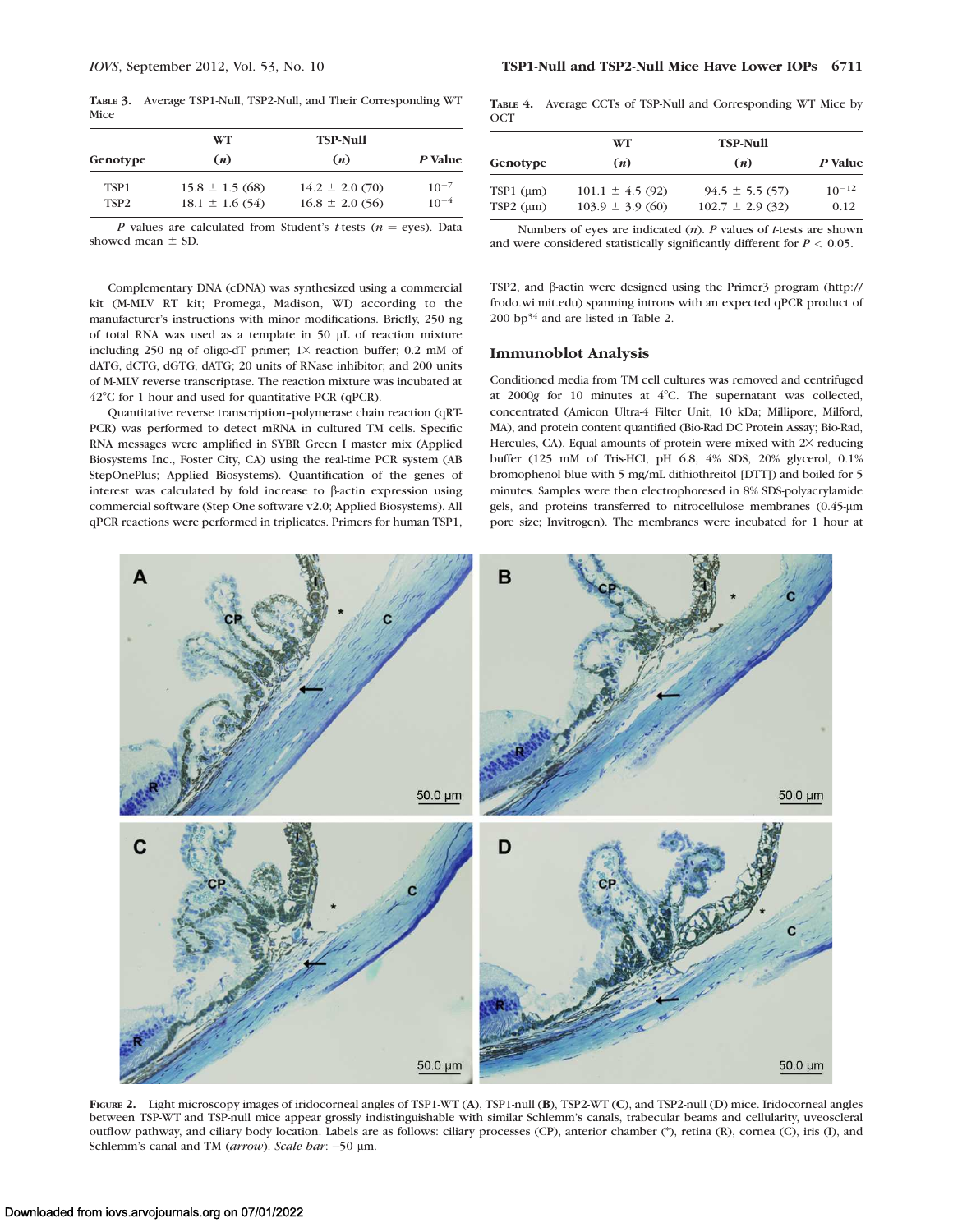

FIGURE 3. Low-magnification ( $\times$ 5000) transmission electron microscopy images of trabecular meshwork of TSP1-WT (A), TSP1-null (B) mice. The trabecular meshwork cellularity, trabecular beams, and appearance of extracellular matrix appear similar between TSP-WT and TSP-null mice. Quantitative measurements of collagen fibril diameters from high-magnification (×40,000) transmission electron microscopy images of trabecular meshwork of TSP1-WT (C), TSP1-null (D) mice revealed on average larger collagen fibril diameters in TSP1-WT mice. Schlemm's canal is labeled as SC. Scale bar:  $-2 \mu m$  for images (A) and (B), 0.2  $\mu m$  for images (C) and (D).

room temperature in a 1:1 mixture of  $1\times$  TBS-T (20 mM Tris-HCl [pH 7.6], 137 mM NaCl, 0.1% Tween-20) and blocking buffer (Rockland Inc., Gilbertsville, PA), followed by an overnight incubation at  $4^{\circ}$ C with the respective primary antibody. The dilutions used for the primary antibodies were: 1:1000 for TSP1 (R&D Systems), 1:1000 for TSP2 (R&D Systems), and 1:2500 for GAPDH (Trevigen Inc., Gaithersburg, MD). Following antibody incubation, the membranes were washed three times with  $1\times$  TBS-T and incubated for 1 hour at room temperature with conjugated affinity purified anti-rabbit or anti-goat IgG antibodies (IRDye 800, 1:10,000 dilution; Rockland Inc.). The membranes were then washed three times with  $1 \times$  TBS-T, scanned, and band densities were quantified (Odyssey Infrared Imaging System; Li-Cor, Lincoln, NE).

#### **Statistics**

IOP and CCT measurements of TSP-null and their corresponding WT mice were analyzed using Student's t-test. Aqueous humor turnover data were analyzed using a two-way repeated-measures ANOVA followed by all pairwise multiple comparison procedures (Student– Newman–Keuls method). Collagen fibril diameters of TSP-null and their corresponding WT mice were analyzed using the unpaired Student's ttest. The relative expressions of TSP1 and TSP2 after TGF-b2 incubation for 24 hours by qRT-PCR and immunoblot analyses were compared by paired Student's t-test.  $P < 0.05$  was considered statistically significant.

TABLE 5. Average Collagen Fibril Diameters in the JCT of TM in TSP-Null and Corresponding WT Mice Measured by Transmission Electron Microscopy

| Genotype | WT             |                | <b>TSP-Null</b> |                |         |
|----------|----------------|----------------|-----------------|----------------|---------|
|          | Eve $#1$       | Eve $#2$       | Eve $#1$        | Eve $#2$       | P Value |
| TSP1, nm | $37.3 \pm 3.9$ | $36.1 \pm 3.5$ | $44.7 \pm 4.3$  | $44.2 \pm 4.4$ | 0.03    |
| TSP2, nm | $37.4 \pm 3.3$ | $38.8 \pm 3.9$ | $43.0 \pm 6.0$  | $43.9 \pm 5.3$ | 0.03    |

The average for each eye represents 200 collagen fibril diameter measurements from a total of 6 sections. P values of t-tests are shown and were considered statistically significantly different ( $P < 0.05$ ).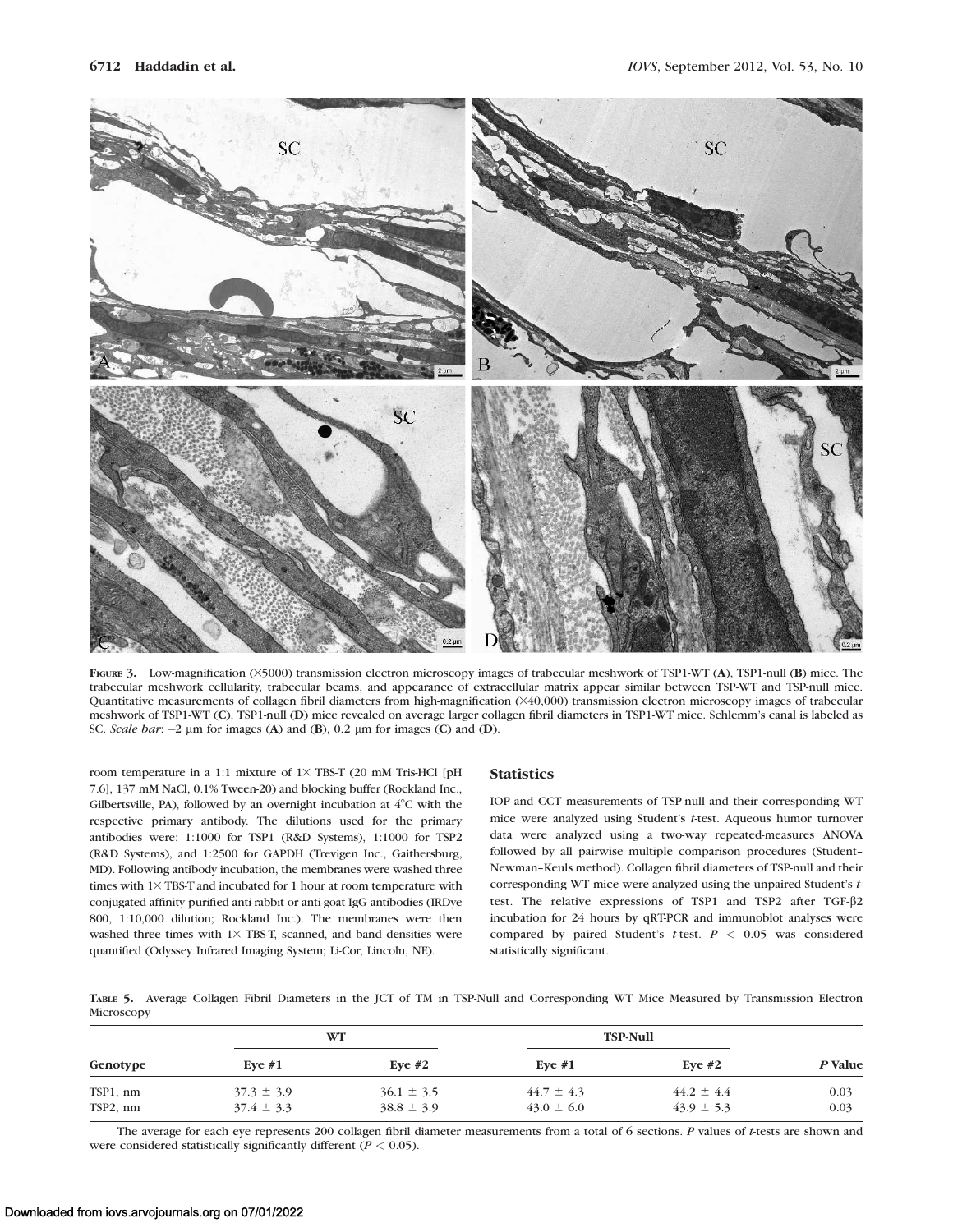

FIGURE 4. Low-magnification ( $\times$ 5000) transmission electron microscopy images of trabecular meshwork of TSP2-WT (A), TSP2-null (B) mice. The trabecular meshwork cellularity, trabecular beams, and appearance of extracellular matrix appear similar between TSP-WT and TSP-null mice. Quantitative measurements of collagen fibril diameters from high-magnification (×40,000) transmission electron microscopy images of trabecular meshwork of TSP2-WT (C), TSP2-null (D) mice revealed on average larger collagen fibril diameters in TSP2-WT mice. Schlemm's canal is labeled as SC. Scale bar:  $-2 \mu m$  for images (A) and (B), 0.2  $\mu m$  for images (C) and (D).

# **RESULTS**

#### IOP

Average IOPs of TSP1-null and corresponding WT mice were  $14.2 \pm 2.0$  and  $15.8 \pm 1.5$  mm Hg, respectively (TSP1-null,  $n =$ 70 eyes; WT,  $n = 68$  eyes; Table 3). This 10% difference of IOP was statistically significantly different ( $P < 0.05$ ). Average IOPs of TSP2-null and corresponding WT mice were  $16.8 \pm 2.0$  and 18.1  $\pm$  1.6 mm Hg, respectively (TSP2-null,  $n = 56$  eyes; WT, n  $=$  54 eyes; Table 3). The 7% difference in IOP was statistically significantly different ( $P < 0.05$ ).

## Central Corneal Thickness (CCT)

The CCTs of WT and TSP-null mice were measured by OCT (Table 4). Average CCTs measured by OCT were  $101.1 \pm 4.5$ and 94.5  $\pm$  5.5 µm for WT and TSP1-null mice, respectively (P  $<$  0.05;  $n = 92$  and 57 eyes, respectively). Average CCTs measured by OCT were 103.9  $\pm$  3.9 and 102.7  $\pm$  2.9 µm for WT and TSP2-null mice, respectively ( $P > 0.05$ ;  $n = 60$  and 32 eyes, respectively).

#### Assessment of Aqueous Humor Turnover

Least-squares fit analysis yielded exponential decay constants of 1.4%/min (*n* = 5 eyes;  $r^2$  = 0.93) and 1.8%/min (*n* = 5 eyes;  $r^2$  $(1, 0.83)$  for WT and TSP1-null data, respectively (Fig. 1). Leastsquares fit analysis yielded exponential decay constants of 1.0%/min (*n* = 8 eyes;  $r^2$  = 0.97) and 1.3%/min (*n* = 6 eyes;  $r^2$  = 0.99) for WT and TSP2-null data, respectively. Repeatedmeasures ANOVA comparison revealed significant differences in WT and TSP1-null values at the 10-minute time point ( $P <$ 0.05) but not at the 20, 30, 40, 50, and 60-minute time points  $(P > 0.05)$ . Repeated-measures ANOVA comparison revealed significant difference in WT and TSP2-null values at the 60 minute time point ( $P < 0.05$ ) but not at the 10, 20, 30, 40, and 50-minute time points ( $P > 0.05$ ). Both TSP-null mice had turnover that was more rapid than that of their respective WTs  $(P < 0.05)$ .

## Light and Electron Microscopy

By light microscopy, the iridocorneal angles appear grossly indistinguishable with similar Schlemm canals, trabecular beams and cellularity, uveoscleral outflow pathway, and ciliary body location (Fig. 2).

By low-magnification transmission electron microscopy, the iridocorneal angles appear grossly indistinguishable with similar Schlemm canals, trabecular beams, and cellularity (Figs. 3, 4). Five mouse eyes from each of the four strains were examined and two eyes from each strain provided axial sections for which collagen fibril diameters could be measured. At high magnification, average collagen fibril diameters in the JCT were  $36.7 \pm 0.9$  and  $44.4 \pm 0.4$  nm for WT and TSP1-null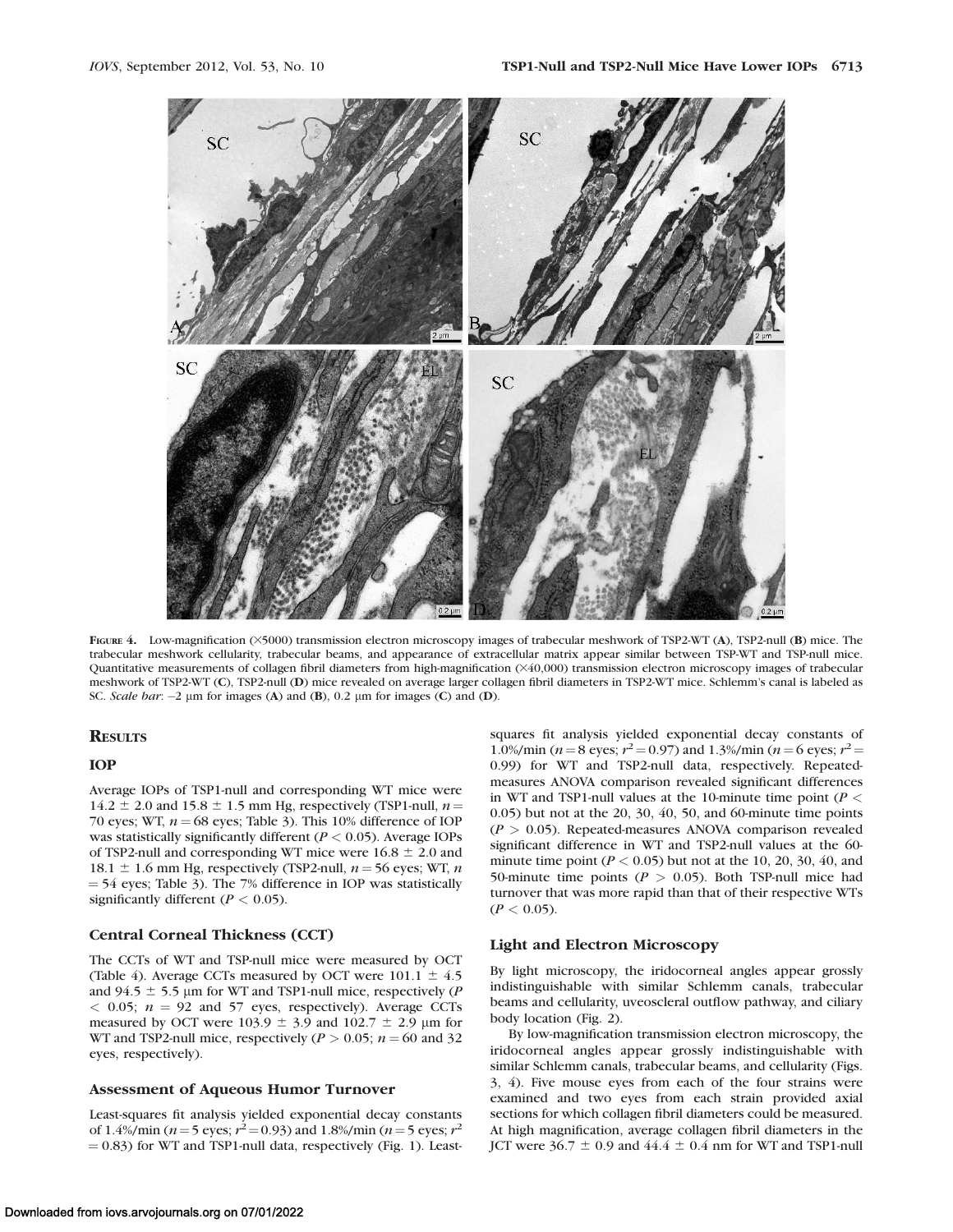

FIGURE 5. Immunofluorescence images of the TM and SC of TSP1-WT, TSP1-null, TSP2-WT, and TSP2-null mice are shown with corresponding images of bright field (BF) microscopy, DAPI stain, anti-TSP (1 or 2 as indicated), and merged images of DAPI and anti-TSP (left to right). There is qualitatively more diffuse staining of TSP2 in comparison with TSP1. Anti-TSP2 fluorescence appears reduced in TSP1-null mice compared with WT. Anti-TSP1 fluorescence appears reduced in TSP2-null mice compared with WT. Scale bar: -10 µm.

mice, respectively ( $P = 0.03$ ;  $n = 2$ , respectively), and were 38.1  $\pm$  1.0 and 43.5  $\pm$  0.7 nm for WT and TSP2-null mice, respectively ( $P = 0.03$ ;  $n = 2$ , respectively; Table 5).

## Immunofluorescence

Five eyes from TSP1-null, TSP2-null, and their corresponding WTs were prepared for immunofluorescence imaging of the TM and SC (Fig. 5). Bright-field microscopy images were taken to orient DAPI and anti-TSP fluorescence anatomically. There is qualitatively more diffuse staining of TSP2 in comparison with TSP1. Anti-TSP2 fluorescence appears reduced in TSP1-null mice compared with WT. Anti-TSP1 fluorescence appears reduced in TSP2-null mice compared with WT.

# Relative Expression of TSP1 and TSP2 following TGF-β2 Incubation

Following TGF-b2 incubation, TM cells showed increases in TSP1 and TSP2 mRNA levels by 14.50-fold and 9.64-fold, with TSP1 levels reaching statistical significance ( $P < 0.05$ , Fig. 6A). Immunoblot assays showed increases in TSP1 and TSP2 protein levels by 3.44-fold and 1.37-fold, with TSP1 levels reaching statistical significance ( $P < 0.05$ , Fig. 6B).

# **DISCUSSION**

TSP1-null and TSP2-null mice have lower IOPs than their corresponding WT mice. To investigate the possibility of artifactual differences in rebound tonometry IOP readings,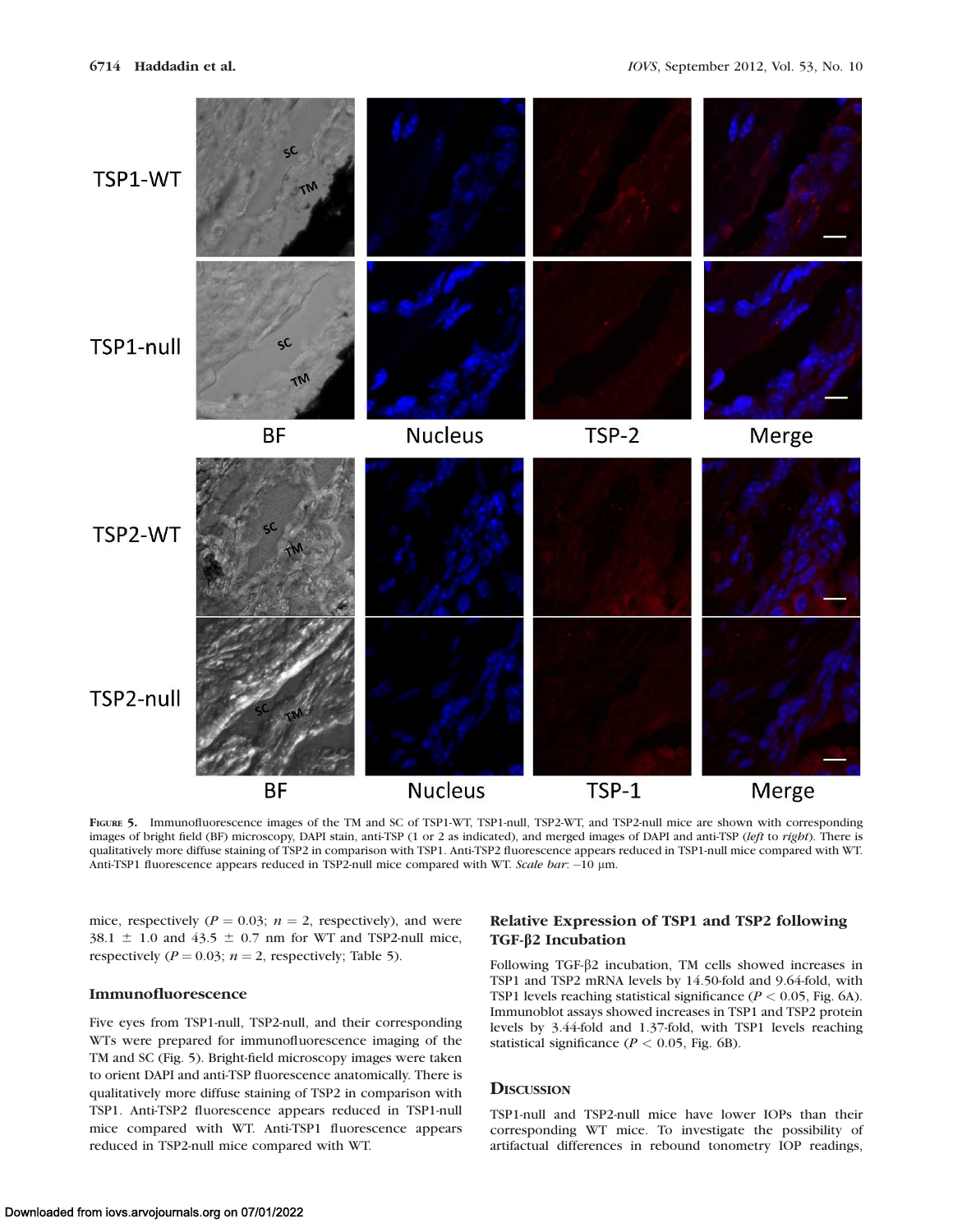A p-value Control  $TGF- $\beta$ 2$ treatment  $(6)$  $(6)$ TSP-1  $1.00 \pm 00$  $14.50 \pm 6.00$ 0.009 TSP-2  $1.00 \pm 00$  $9.64 \pm 4.87$ 0.163 в  $TGF- $\beta$ 2$ Control p-value treatment  $(6)$  $(6)$ TSP-1  $1.00 \pm 00$  $3.44 \pm 0.46$ 0.013 TSP-2  $1.00 \pm 00$  $1.37 \pm 0.16$ 0.106 C



FIGURE 6. Relative expression of TSP1 and TSP2 after TGF-B2 incubation for 24 hours by (A) qRT-PCR ( $n = 6$  for control and treatment groups) and (B) by immunoblot analyses ( $n = 6$  for control and treatment groups). Data showed mean  $\pm$  SD and were analyzed by paired Student's t-test. Representative immunoblots of TSP1 and TSP2 from conditioned media after TGF-b2 incubation for 24 hours are shown in  $(C)$  with control samples on the *left* and TGF- $\beta$ 2-treated samples on the right.

CCT was measured using OCT. Our average CCT measurements are consistent with previously reported ranges.19,35 CCTs of WT mice tended to be slightly thicker; however, the largest difference between strains was 6.5%, which would be unlikely to account for any significant differences in corneal biomechanics. Mice demonstrate strain-dependent differences in CCT. Additionally, the rebound tonometer has been previously validated not only by our group but also by other groups across numerous strains, not requiring specific calibrations for each strain.19,27,28 Furthermore, impact rebound tonometry does not seem to be subject to CCT.<sup>36,37</sup>

We found that our TSP-null mice had an increased rate of dye disappearance from the anterior chamber. This observation could be the result of two mechanisms: increased aqueous production or decreased resistance in aqueous outflow pathways. In the setting of a lower IOP, decreased outflow resistance must be present even if there is increased aqueous production. Thus, our data implicate that the mechanism of lower IOP is enhanced aqueous drainage.

At the light microscopy level, we did not find structural differences between TSP1-null and WT mice iridocorneal angles. Both conventional and uveoscleral outflow pathways have been identified in the mouse.<sup>38</sup> Immunohistochemistry identified expression of both TSP1 and TSP2 in WT mice. In humans, TSP1 is expressed throughout the TM, with a predominance in the JCT region, whereas TSP2 is more concentrated in the uveal meshwork.<sup>14</sup> Such localization is difficult in the mouse because there are fewer cellular layers of TM, and therefore the tissue is more susceptible to

morphologic processing artifact. The expression levels of TSP1 and TSP2 in the TM of TSP2-null and TSP1-null mice were also investigated to determine whether there is compensatory overexpression or corresponding underexpression of the other TSP subgroup A protein. Although only a qualitative result, the immunofluorescence suggests that TSP1-null mice have reduced expression of TSP2 and, similarly, TSP2-null mice have reduced expression of TSP1. Bornstein et al.<sup>39</sup> summarize their studies of TSP1 and TSP2 with regard to cell–matrix interactions, and indicate different spatial and temporal expression patterns for the two genes, which are consistent with significant differences in their promoter sequences. They have not observed a compensatory increase in expression of the paralogous TSP gene in either TSP knockout mouse. Our qualitative findings suggest the contrary, that there may be a synergistic effect for expression of TSP1 and TSP2. Study of a TSP1–TSP2 double-knockout mouse may help further clarify these results. If the IOP of such a mouse is not reduced more than that in the individual knockout models, this may support our qualitative finding that the paralogous TSP expression is already reduced in a single knockout model.

Although the iridocorneal angles appear indistinguishable at the light microscopy level as well as with low-magnification electron microscopy, quantitative analysis of collagen fibril diameter by electron microscopy of the JCT reveals significantly increased diameters in both TSP-null mice. In the initial characterization of the TSP2-null mouse, Kyriakides et al.<sup>25</sup> described larger and more irregularly contoured collagen fibrils. This was described in conjunction with reduced tensile strength of TSP2-null skin compared with WT. To date, no one has reported electron microscopic evaluation of collagen fibrils in TSP1-null mice. Histologic examination has identified a paucity of dermal matrix.<sup>21</sup> The roles of TSP1 and TSP2 in cell– matrix interactions have been well described. TSP1 suppressed activation of promatrix metalloproteinase (MMP)9, and TSPnull mice exhibit higher levels of activated MMP9.<sup>40</sup> TSP2 binding to MMP2 and internalizing on a common receptor has been proposed as a regulatory mechanism for extracellular MMP2 levels.<sup>41</sup> Moreover, TSP2-null mice exhibit significantly greater MMP2 levels.42 Enlarged collagen fibril diameter in the JCT of TSP1-null and TSP2-null mice may be either a direct or indirect sign of altered matrix turnover, which in turn may affect outflow facility.

The availability of transgenic mice has provided a valid and useful model for the study of glaucoma and IOP regulation.<sup>43</sup> Many, but not all, of the matricellular family seem to have an important role in IOP regulation, but the exact mechanisms by which they exert their effect are unknown. The transgenic deletion of osteopontin and hevin do not have an effect on IOP.37,44 We have previously shown that SPARC, which is highly expressed in TM, and SPARC-null mice have decreased IOP and decreased aqueous outflow resistance.<sup>19</sup> SPARC is located within a known locus, 5q22.1-q32 (GLC1M), for juvenile open-angle glaucoma, although no mutation, polymorphism, or copy number variation has been identified that correlates with the family from which GLC1M has been described.<sup>45</sup> TSP1 expression within the trabecular meshwork is increased in one third of patients with primary open-angle glaucoma (POAG).16 TSP1 has also been found to be intimately related to TGF-1 and TGF-2. TGF-2 is increased in the aqueous humor of patients with POAG and, in experimental model systems, TGF-2 elevates IOP and induces changes within the trabecular meshwork ECM.46–54 Expression within the JCT region and relationship between TGF-2 and matricellular proteins may be important. Both SPARC and TSP1 are expressed within the JCT region and their expression by human trabecular meshwork cells is upregulated by TGF-2.<sup>44</sup>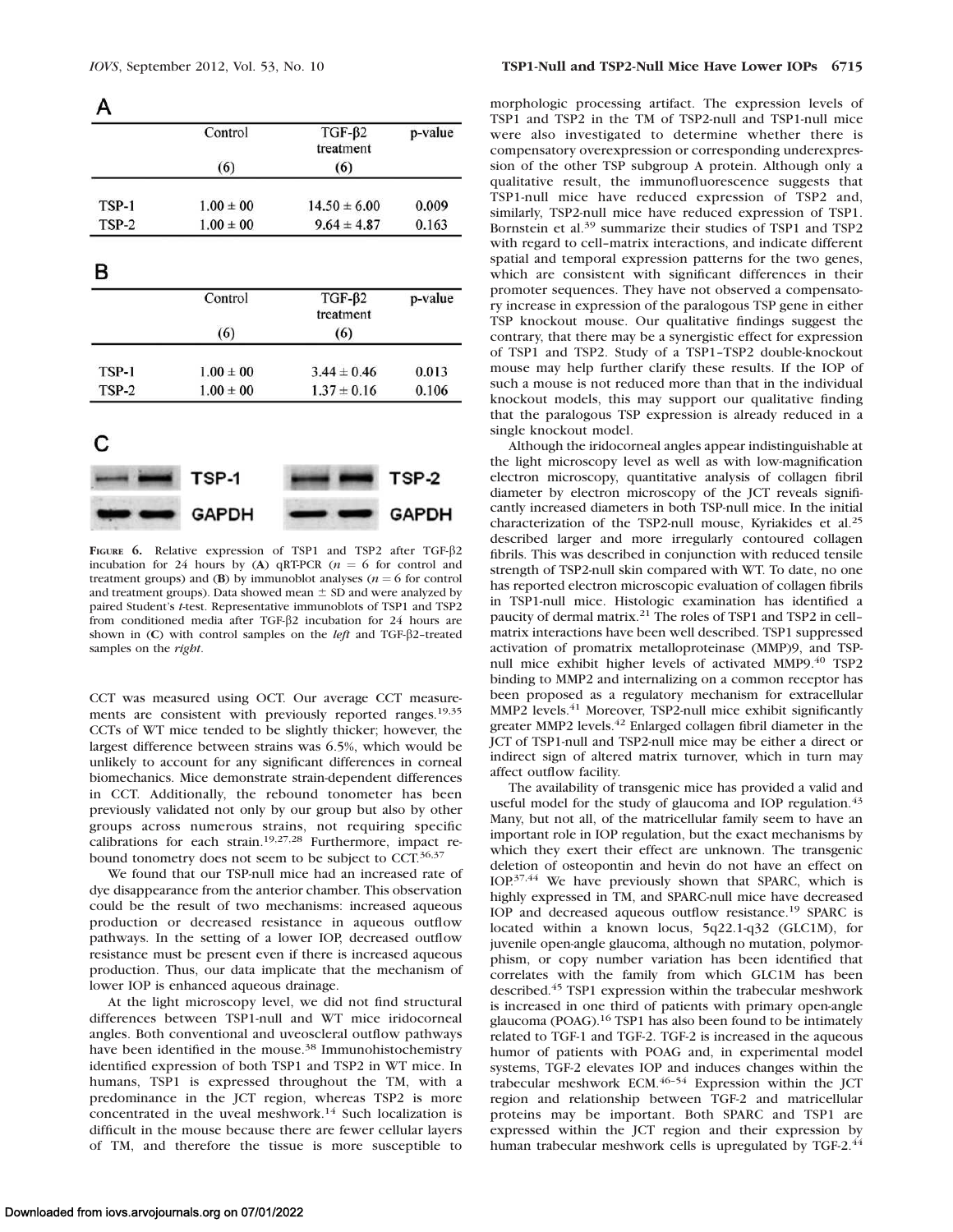TSP2 levels do not respond to TGF-2. Nevertheless, TSP2-null mice have an altered IOP. This is perhaps consistent with the findings that TSP1 and TGF-1–null mice exhibit markedly similar histopathologic changes in numerous organ systems. Pathologic findings in TSP1-null mice were corrected by the addition of the TSP1-derived peptide that activates TGF-1.<sup>21</sup> As stated previously, TSP1 also alters MMP expression. On the other hand, TSP2-null mice alter MMP levels but do not alter TGF-1 levels.<sup>42</sup> The two TSP proteins in subgroup A may therefore both alter outflow facility by different but overlapping mechanisms. Further study would be warranted to elucidate these mechanisms.

Our findings suggest that subgroup A TSPs (TSP1 and TSP2) are involved in aqueous outflow resistance. Our morphologic studies suggest that there is alteration of the ECM in the JCT region; however, the precise mechanism remains elusive. In the future, the treatments developed to reduce levels of thrombospondins or other matricellular proteins may offer alternative therapies for glaucoma.

#### Acknowledgments

The authors thank Jarema Malicki, PhD, of the Howe Lab for his generosity with imaging equipment for the aqueous humor turnover study.

#### References

- 1. Resnikoff S, Pascolini D, Etya'ale D, et al. Global data on visual impairment in the year 2002. Bull World Health Organ. 2004; 82:844–851.
- 2. Grant WM. Experimental aqueous perfusion in enucleated human eyes. Arch Ophthalmol. 1963;69:783-801.
- 3. Bradley JM, Vranka J, Colvis CM, et al. Effect of matrix metalloproteinases activity on outflow in perfused human organ culture. Invest Ophthalmol Vis Sci. 1998;39:2649–2658.
- 4. Oh DJ, Martin JL, Williams AJ, Russell P, Birk DE, Rhee DJ. Effect of latanoprost on the expression of matrix metalloproteinases and their tissue inhibitors in human trabecular meshwork cells. Invest Ophthalmol Vis Sci. 2006;47:3887– 3895.
- 5. Pang IH, Hellberg PE, Fleenor DL, Jacobson N, Clark AF. Expression of matrix metalloproteinases and their inhibitors in human trabecular meshwork cells. Invest Ophthalmol Vis Sci. 2003;44:3485–3493.
- 6. Bornstein P, Sage EH. Matricellular proteins: extracellular modulators of cell function. Curr Opin Cell Biol. 2002;14: 608–616.
- 7. Rhee DJ, Haddadin RI, Kang MH, Oh DJ. Matricellular proteins in the trabecular meshwork. Exp Eye Res. 2008;88:694–703.
- 8. Yan Q, Sage EH. SPARC, a matricellular glycoprotein with important biological functions. *J Histochem Cytochem*. 1999; 47:1495–1506.
- 9. Yan Q, Clark JI, Sage EH. Expression and characterization of SPARC in human lens and in the aqueous and vitreous humors. Exp Eye Res. 2000;71:81–90.
- 10. Berryhill BL, Kane B, Stramer BM, Fini ME, Hassell JR. Increased SPARC accumulation during corneal repair. Exp Eye Res. 2003;77:85–92.
- 11. Kantorow M, Huang Q, Yang XJ, et al. Increased expression of osteonectin/SPARC mRNA and protein in age-related human cataracts and spatial expression in the normal human lens. Mol Vis. 2000;6:24–29.
- 12. Rhee DJ, Fariss RN, Brekken R, Sage EH, Russell P. The matricellular protein SPARC is expressed in human trabecular meshwork. Exp Eye Res. 2003;77:601–607.
- 13. Gilbert RE, Cox AJ, Kelly DJ, et al. Localization of secreted protein acidic and rich in cysteine (SPARC) expression in the rat eye. Connect Tissue Res. 1999;40:295–303.
- 14. Hiscott P, Paraoan L, Choudhary A, Ordonez JL, Al-Khaier A, Armstrong DJ. Thrombospondin 1, thrombospondin 2 and the eye. Prog Retin Eye Res. 2006;25:1–18.
- 15. Tomarev SI, Wistow G, Raymond V, Dubois S, Malyukova I. Gene expression profile of the human trabecular meshwork: NEIBank sequence tag analysis. Invest Ophthalmol Vis Sci. 2003;44:2588–2596.
- 16. Flugel-Koch C, Ohlmann A, Fuchshofer R, Welge-Lussen U, Tamm ER. Thrombospondin-1 in the trabecular meshwork: localization in normal and glaucomatous eyes, and induction by TGF-beta1 and dexamethasone in vitro. Exp Eye Res. 2004; 79:649–663.
- 17. Suzuki K, Wang R, Kubota H, Shibuya H, Saegusa J, Sato T. Kinetics of biglycan, decorin and thrombospondin-1 in mercuric chloride-induced renal tubulointerstitial fibrosis. Exp Mol Pathol. 2005;79:68–73.
- 18. Uno K, Hayashi H, Kuroki M, Uchida H, Yamauchi Y, Oshima K. Thrombospondin-1 accelerates wound healing of corneal epithelia. Biochem Biophys Res Commun. 2004;315:928– 934.
- 19. Haddadin RI, Oh DJ, Kang MH, et al. SPARC-null mice exhibit lower intraocular pressures. Invest Ophthalmol Vis Sci. 2009; 50:3771–3777.
- 20. Vittal V, Rose A, Gregory KE, Kelley MJ, Acott TS. Changes in gene expression by trabecular meshwork cells in response to mechanical stretching. Invest Ophthalmol Vis Sci. 2005;46: 2857–2868.
- 21. Crawford SE, Stellmach V, Murphy-Ullrich JE, et al. Thrombospondin-1 is a major activator of TGF-beta1 in vivo. Cell. 1998; 93:1159–1170.
- 22. Adams JC, Lawler J. The thrombospondins. Int J Biochem Cell Biol. 2004;36:961–968.
- 23. Hankenson KD, Bain SD, Kyriakides TR, Smith EA, Goldstein SA, Bornstein P. Increased marrow-derived osteoprogenitor cells and endosteal bone formation in mice lacking thrombospondin 2. J Bone Miner Res. 2000;15:851–862.
- 24. Kyriakides TR, Tam JW, Bornstein P. Accelerated wound healing in mice with a disruption of the thrombospondin 2 gene. J Invest Dermatol. 1999;113:782–787.
- 25. Kyriakides TR, Zhu YH, Smith LT, et al. Mice that lack thrombospondin 2 display connective tissue abnormalities that are associated with disordered collagen fibrillogenesis, an increased vascular density, and a bleeding diathesis. J Cell Biol. 1998;140:419–430.
- 26. Lawler J, Sunday M, Thibert V, et al. Thrombospondin-1 is required for normal murine pulmonary homeostasis and its absence causes pneumonia. J Clin Invest. 1998;101:982–992.
- 27. Wang WH, Millar JC, Pang IH, Wax MB, Clark AF. Noninvasive measurement of rodent intraocular pressure with a rebound tonometer. Invest Ophthalmol Vis Sci. 2005;46:4617–4621.
- 28. Saeki T, Aihara M, Ohashi M, Araie M. The efficacy of TonoLab in detecting physiological and pharmacological changes of mouse intraocular pressure—comparison with TonoPen and microneedle manometery. Curr Eye Res. 2008;33:247–252.
- 29. Aihara M, Lindsey JD, Weinreb RN. Reduction of intraocular pressure in mouse eyes treated with latanoprost. Invest Ophthalmol Vis Sci. 2002;43:146–150.
- 30. Savinova OV, Sugiyama F, Martin JE, et al. Intraocular pressure in genetically distinct mice: an update and strain survey. BMC Genet. 2001;2:Art. 12.
- 31. Avila MY, Mitchell CH, Stone RA, Civan MM. Noninvasive assessment of aqueous humor turnover in the mouse eye. Invest Ophthalmol Vis Sci. 2003;44:722–727.